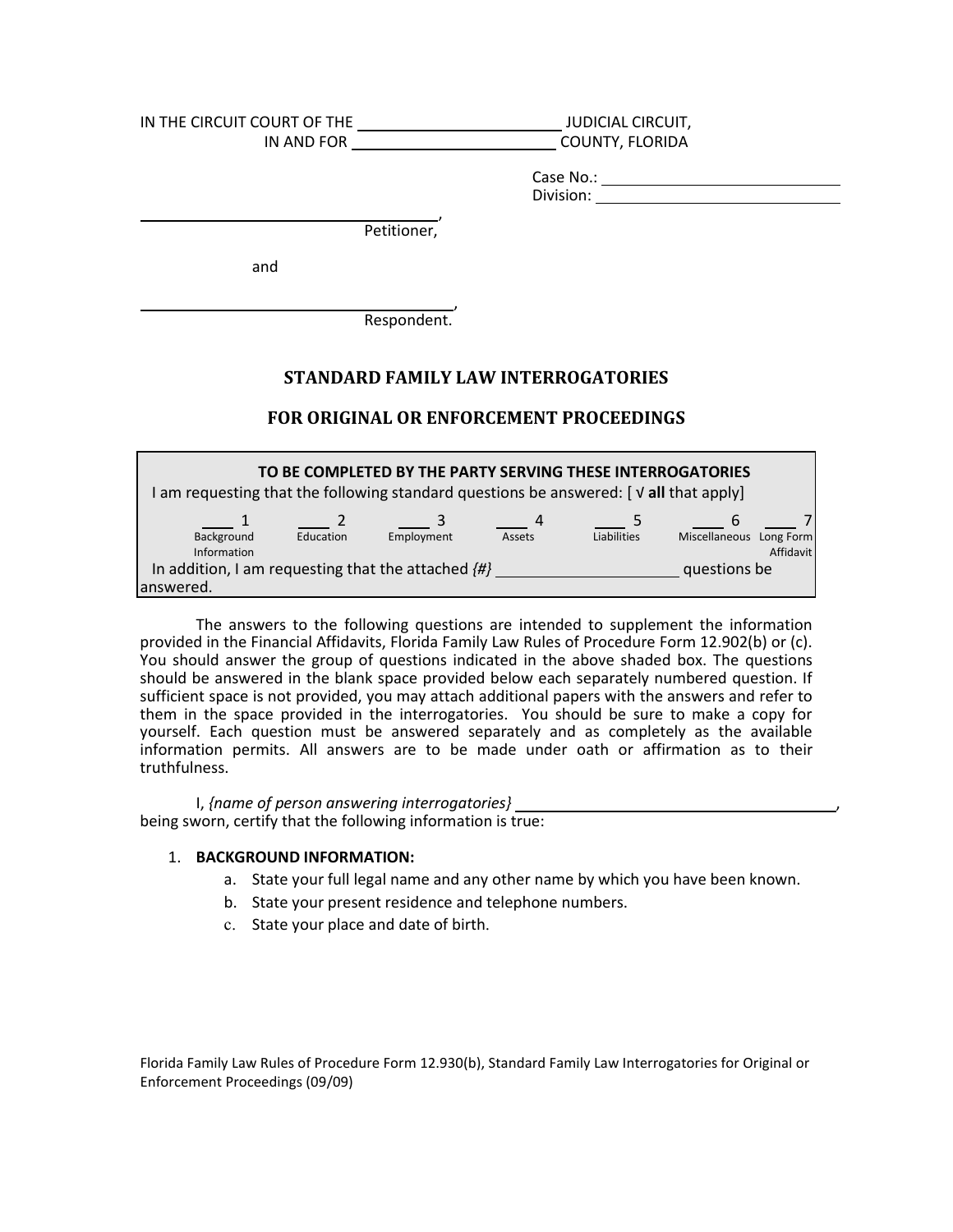### 2. **EDUCATION:**

- a. List all business, commercial, and professional licenses that you have obtained.
- b. List all of your education including, but not limited to, vocational or specialized training, including the following:
	- (1) name and address of each educational institution.
	- (2) dates of attendance.
	- (3) degrees or certificates obtained or anticipated dates of same.

### 3. **EMPLOYMENT:**

- a. For each place of your employment or self-employment during the last 3 years, state the following:
	- (1) name, address, and telephone number of your employer.
	- (2) dates of employment.
	- (3) job title and brief description of job duties.
	- (4) starting and ending salaries.
	- (5) name of your direct supervisor.
	- (6) all benefits received, including, for example, health, life, and disability reimbursement; reimbursement for travel, food, or lodging expenses; dues in any clubs or associations; and pension or profit insurance; expense account; use of automobile or automobile expense reimbursement; reimbursement for travel, food, or lodging expenses; payment of dues in any clubs or associations; and pension or profit sharing plans.
- b. Other than as an employee, if you have been engaged in or associated with any business, commercial, or professional activity within the last 3 years that was not detailed above, state for each such activity the following:
	- (1) name, address, and telephone number of each activity.
	- (2) dates you were connected with such activity.
	- (3) position title and brief description of activities.
	- (4) starting and ending compensation.
	- (5) name of all persons involved in the business, commercial, or professional activity with you.
	- life, and disability insurance; expense account; use of automobile or (6) all benefits and compensation received, including, for example, health,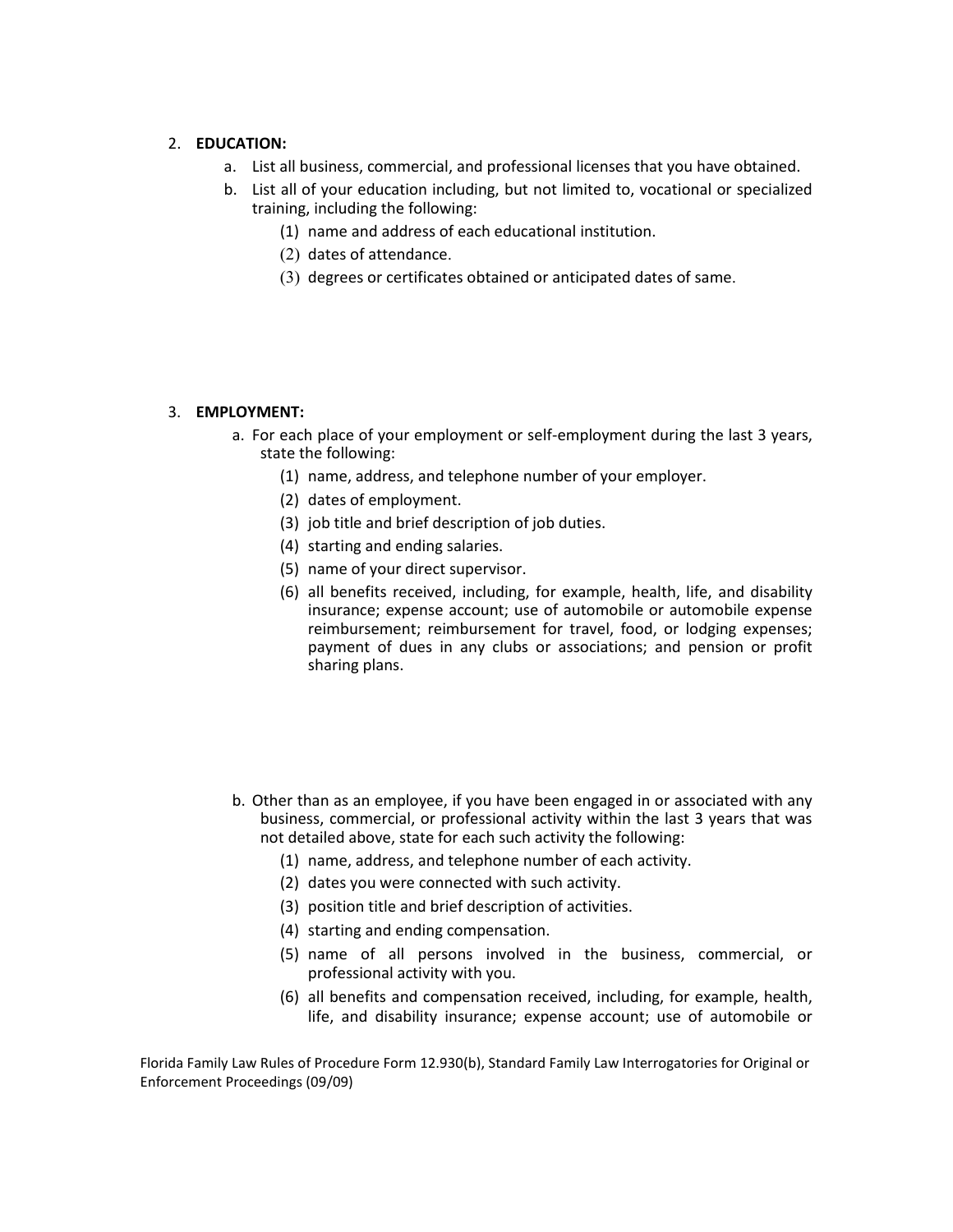automobile expense reimbursement; reimbursement for travel, food, or lodging expenses; payment of dues in any clubs or associations; and pension or profit sharing plans.

of unemployment. If you have not been employed at any time in the last 3 give the information requested above in question 3.a for your last c. If you have been unemployed at any time during the last 3 years, state the dates of unemployment. If you have not been employed at any time in the last 3<br>years, give the information requested above in question 3.a for your last<br>period of employment.

### 4. **ASSETS:**

- a. **Real Estate.**  State the street address, if any, and if not, the legal description of all real property that you own or owned during the last 3 years. For each property, state the following: all real property that you own or owned during the last 3 years. For each
	- (1) the names and addresses of any other persons or entities holding any interest and their percentage of interest.
	- (2) the purchase price, the cost of any improvements made since it was purchased, and the amount of any depreciation taken.
	- (3) the fair market value on the date of your separation from your spouse.
	- (4) the fair market value on the date of the filing of the petition for dissolution of marriage.

- b. Tangible Personal Property. List all items of tangible personal property that are b. **Tangible Personal Property.**  List all items of tangible personal property that are owned by you or in which you have had any interest during the last 3 years objects or other collections, and collectibles whose fair market value exceeds including, but not limited to, motor vehicles, tools, furniture, boats, jewelry, art \$100. For each item, state the following:
	- (1) the percentage and type interest you hold.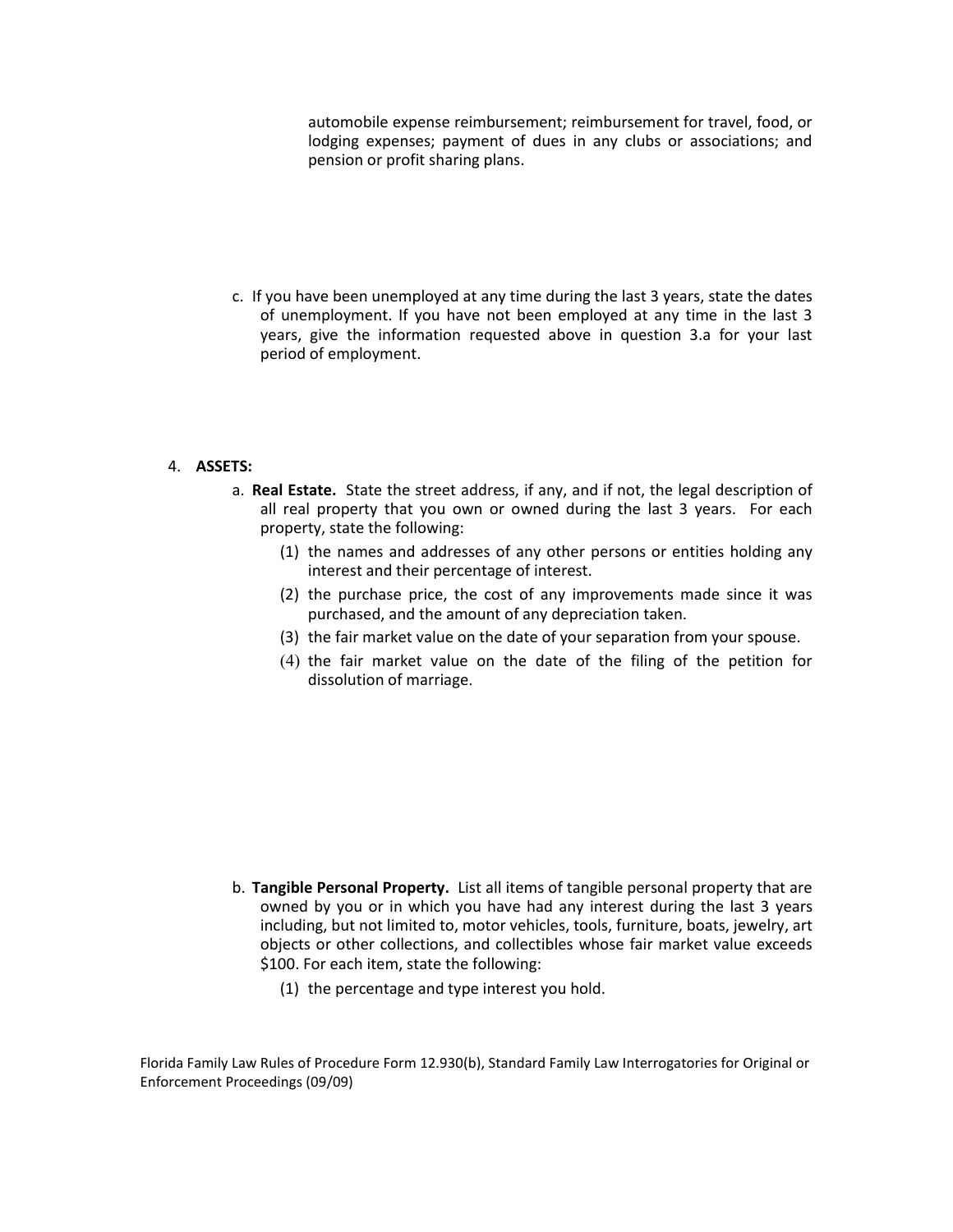- (2) the names and addresses of any other persons or entities holding any interest.
- (3) the date you acquired your interest.
- (4) the purchase price.
- (5) the present fair market value.
- (6) the fair market value on the date of your separation from your spouse.
- (7) the fair market value on the date of the filing of the petition for dissolution of marriage.
- c. **Intangible Personal Property.** Other than the financial accounts (checking, savings, money market, credit union accounts, retirement accounts, or other such cash management accounts) listed in the answers to interrogatories 4.d and 4.e below, list all items of intangible personal property that are owned by you or in which you have had any ownership interest (including closed accounts) within the last 3 years, including but not limited to, partnership and business interests (including good will), deferred compensation accounts unconnected with retirement, including but not limited to stock options, sick leave, and vacation pay, stocks, stock funds, mutual funds, bonds, bond funds, real estate investment trust, receivables, certificates of deposit, notes, mortgages, and debts owed to you by another entity or person. For each item, state the dissolution of marriage.<br> **c. Intangible Personal Property.** Other than the financial accounts (checking, following:
	- (1) the percentage and type interest you hold.
	- (2) the names and addresses of any other persons or entities holding any interest and the names and addresses of the persons and entities who interest and the names and addresses of the persons and entities who are indebted to you.
	- (3) the date you acquired your interest.
	- (4) the purchase price, acquisition cost, or loaned amount.
	- (5) the fair market value or the amounts you claim are owned by or owed to you:
		- (a) presently, at the time of answering these interrogatories.
		- (b) on the date of your separation from your spouse.
		- (c) on the date of the filing of the petition for dissolution of marriage.

## You may comply with this interrogatory (4.c) by providing copies of all periodic You may comply with this interrogatory (4.c) by providing copies of all periodic<br>(monthly, quarterly, semi-annual, or annual) account statements for each such  **account for the preceding 3 years. However, if the date of acquisition, the purchase**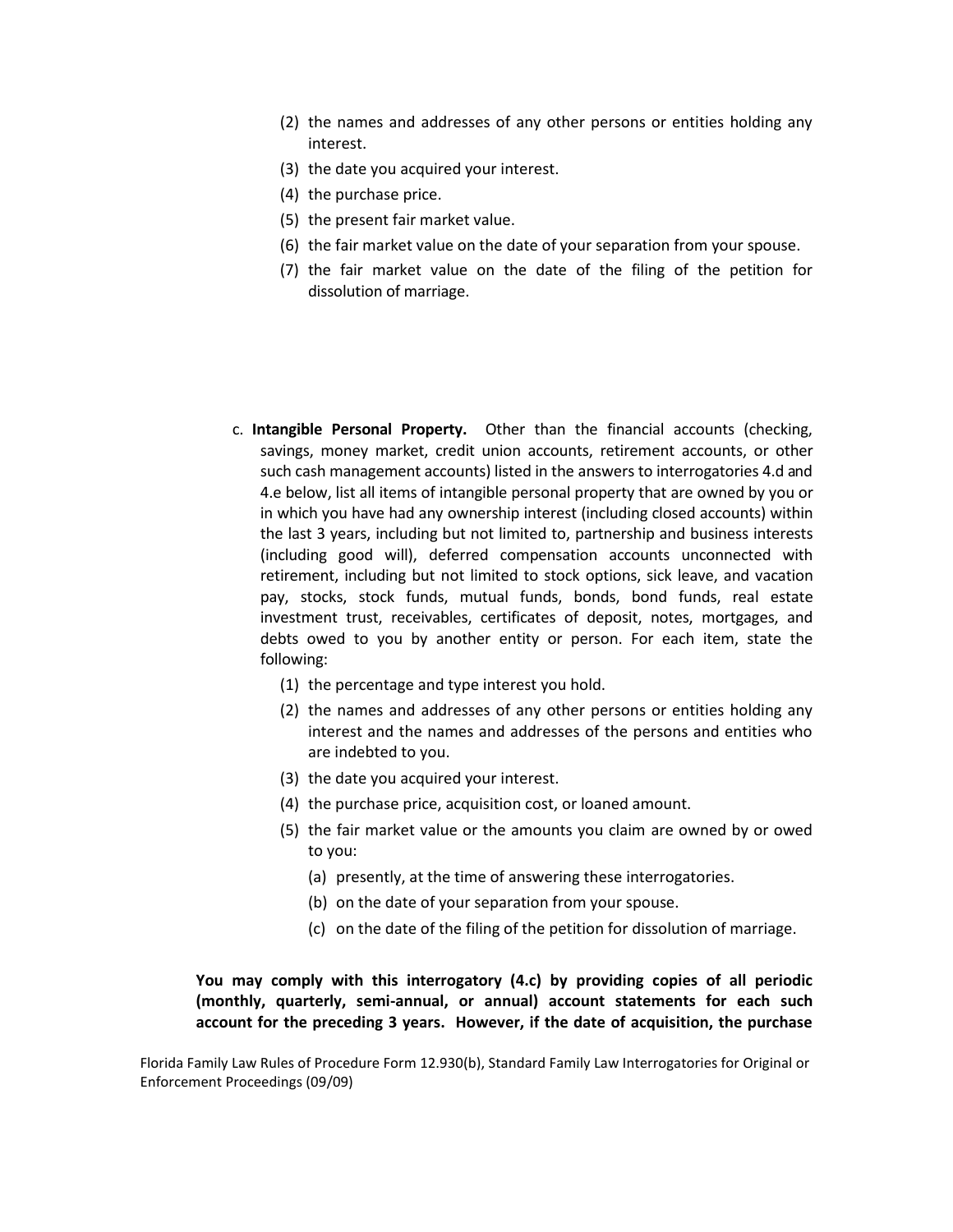**price and the market valuations are not clearly reflected in the periodic statements which are furnished then these questions must be answered separately. You do not have to resubmit any periodic statements previously furnished under rule 12.285 (Mandatory Disclosure).** 

- d. **Retirement Accounts:**  List all information regarding each retirement plans, annuities, employee savings plans, etc. that you have established and/or established for you by you, your employer, or any previous account/plan, including but not limited to defined benefit plans, 401k, 403B, IRA accounts, pension plans, Florida Retirement System plans (FRS), Federal Government plans, money purchase plans, HR10 (Keogh) plans, profit sharing plans, annuities, employee savings plans, etc. that you have established and/or<br>that have been established for you by you, your employer, or any previous<br>employer. For each account, state the following:
	- (1) the name and account number of each account/plan and where it is located. located.
	- (2) the type of account/plan.
	- (3) the name and address of the fiduciary plan administrator/service representative.
	- (4) the fair market value of your interest in each account/plan.
		- (a) present value.
		- (b) value on the date of separation.
		- (c) value on the date of filing of the petition for dissolution of marriage
	- (5) whether you are vested or not vested; and if vested, in what amount, as of a certain date and the schedule of future vesting.
	- (6) the date at which you became/become eligible to receive some funds in this account/plan.
	- (7) monthly benefits of the account/plan if no fair market value is ascertained.
	- (8) beneficiary(ies) and/or alternate payee(s).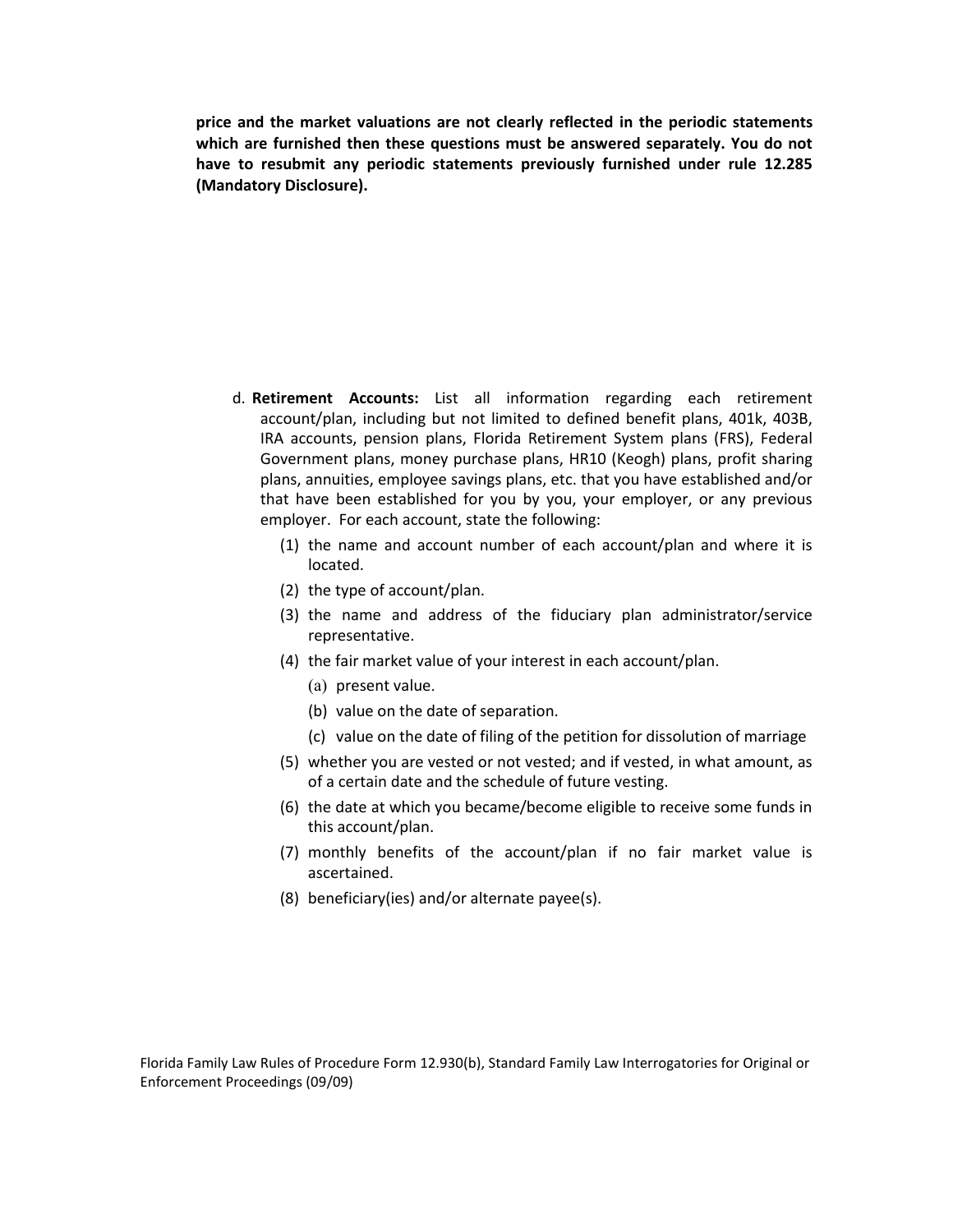- e. **Financial Accounts.**  For all financial accounts (checking, savings, money market, credit union accounts, or other such cash management accounts) listed in your Financial Affidavit, in which you have had any legal or equitable interest, regardless of whether the interest is or was held in your own name individually, in your name with another person, or in any other name, give the following:
	- (1) name and address of each institution.
	- (2) name in which the account is or was maintained.
	- (3) account numbers.
	- (4) name of each person authorized to make withdrawals from the accounts.
	- (5) highest balance within each of the preceding 3 years.
	- (5) highest balance within each of the preceding 3 years. (6) lowest balance within each of the preceding 3 years.

You may comply with this interrogatory (4.e) by providing copies of all periodic You may comply with this interrogatory (4.e) by providing copies of all periodic<br>(monthly, quarterly, semi-annual, or annual) account statements for each such  **account for the preceding 3 years. You do not have to resubmit account statements previously furnished pursuant to rule 12.285 (Mandatory Disclosure).** 

- f. **Closed Financial Accounts.**  For all financial accounts (checking, savings, money market, credit union accounts, or other such cash management accounts) closed within the last 3 years, in which you have had any legal or equitable is or was held in your own name individually, in your name with another person, or in any other name, give the market, credit union accounts, or other such cash management accounts)<br>closed within the last 3 years, in which you have had any legal or equitable<br>interest, regardless of whether the interest is or was held in your own na
	- (1) name and address of each institution.
	- (2) name in which the account is or was maintained.
	- (3) account numbers.
	- (4) name of each person authorized to make withdrawals from the accounts.
	- (5) date account was closed.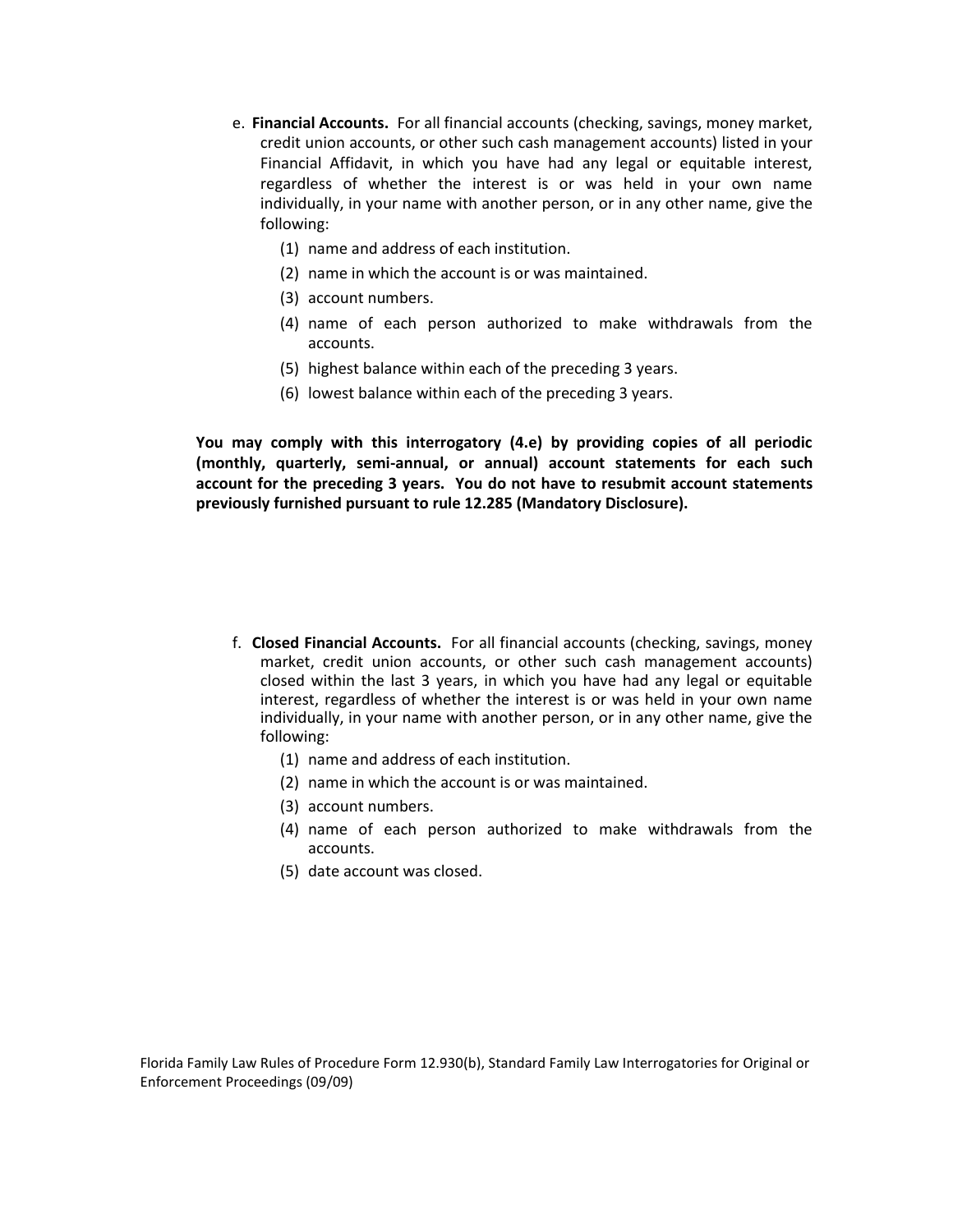- g. **Trust.**  For any interest in an estate, trust, insurance policy, or annuity, state the following:
	- (1) If you are the beneficiary of any estate, trust, insurance policy, or annuity, give for each one the following:
		- (a) identification of the estate, trust, insurance policy, or annuity.
		- (b) the nature, amount, and frequency of any distributions of benefits.
		- (c) the total value of the beneficiaries' interest in the benefit.
		- (d) whether the benefit is vested or contingent.
	- (2) If you have established any trust or are the trustee of a trust, state the following:
		- (a) the date the trust was established.
		- (b) the names and addresses of the trustees.
		- (c) the names and addresses of the beneficiaries.
		- (d) the names and addresses of the persons or entities who possess the trust documents.
		- (e) each asset that is held in each trust, with its fair market value.
- h. **Canceled Life Insurance Policies.** For all policies of life insurance within the preceding 3 years that you no longer hold, own, or have any interest in, state (e) each asset that is held in each trust, with its fair market value. h. **Canceled Life Insurance Policies.**  For all policies of life insurance within the the following:
	- (1) name of company that issued the policy and policy number.
	- (2) name, address, and telephone number of agent who issued the policy.
	- (3) amount of coverage.
	- (4) name of insured.
	- (5) name of owner of policy.
	- (6) name of beneficiaries.
	- (7) premium amount.
	- (8) date the policy was surrendered.
	- (9) amount, if any, of monies distributed to the owner.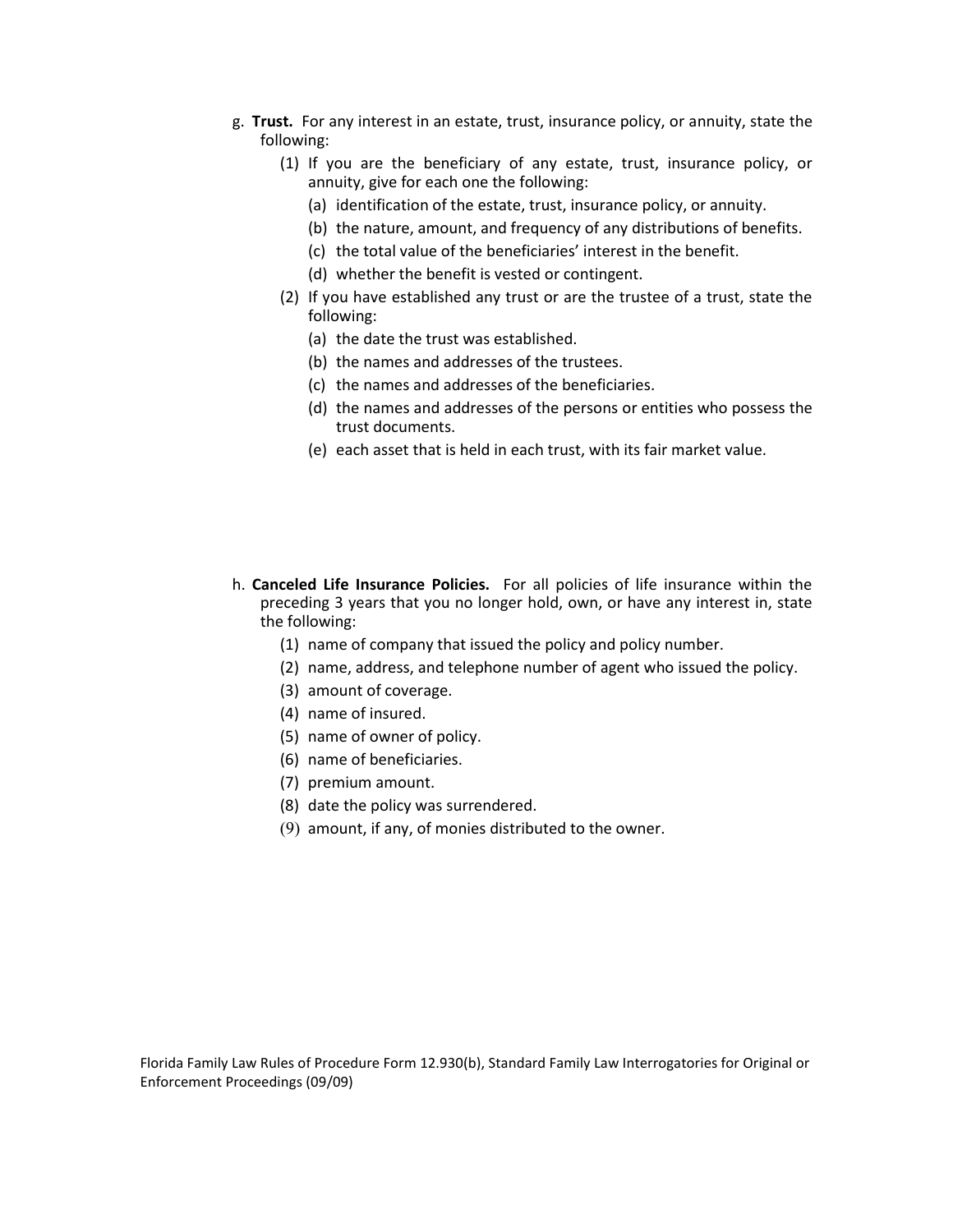- i. Name of Accountant, Bookkeeper, or Records Keeper. State the names, addresses, and telephone numbers of your accountant, bookkeeper, and any records addresses, and telephone numbers of your accountant, bookkeeper, and any other persons who possess your financial records, and state which records each possesses.
- j. **Safe Deposit Boxes, Lock Boxes, Vaults, Etc.**  For all safe deposit boxes, lock boxes, vaults, or similar types of depositories, state the following:
	- (1) The names and addresses of all banks, depositories, or other places where, at any time during the period beginning 3 years before the initiation of the action, until the date of your answering this interrogatory, you did any of the following:
		- (a) had a safe deposit box, lock box, or vault.
		- (b) were a signatory or co‐signatory on a safe deposit box, lock box, or vault.
		- (c) had access to a safe deposit box, lock box, or vault.
		- (d) maintained property.
	- (2) The box or identification numbers and the name and address of each person who has had access to any such depository during the same time period.
	- (3) All persons who have possession of the keys or combination to the safe deposit box, lock box, or vault.
	- (4) Any items removed from any safe deposit boxes, lock boxes, vaults, or of depositories by you or your agent during that time, (4) Any items removed from any safe deposit boxes, lock boxes, vaults, or similar types of depositories by you or your agent during that time, together with the present location and fair market value of each item.
	- (5) All items in any safe deposit boxes, lock boxes, vaults, or similar types of depositories and fair market value of each item.

#### 5. **LIABILITIES:**

- a. **Loans, Liabilities, Debts, and Other Obligations.**  For all loans, liabilities, debts, and other obligations (other than credit cards and charge accounts) listed in your Financial Affidavit, indicate for each the following:
	- (1) name and address of the creditor.
	- (2) name in which the obligation is or was incurred.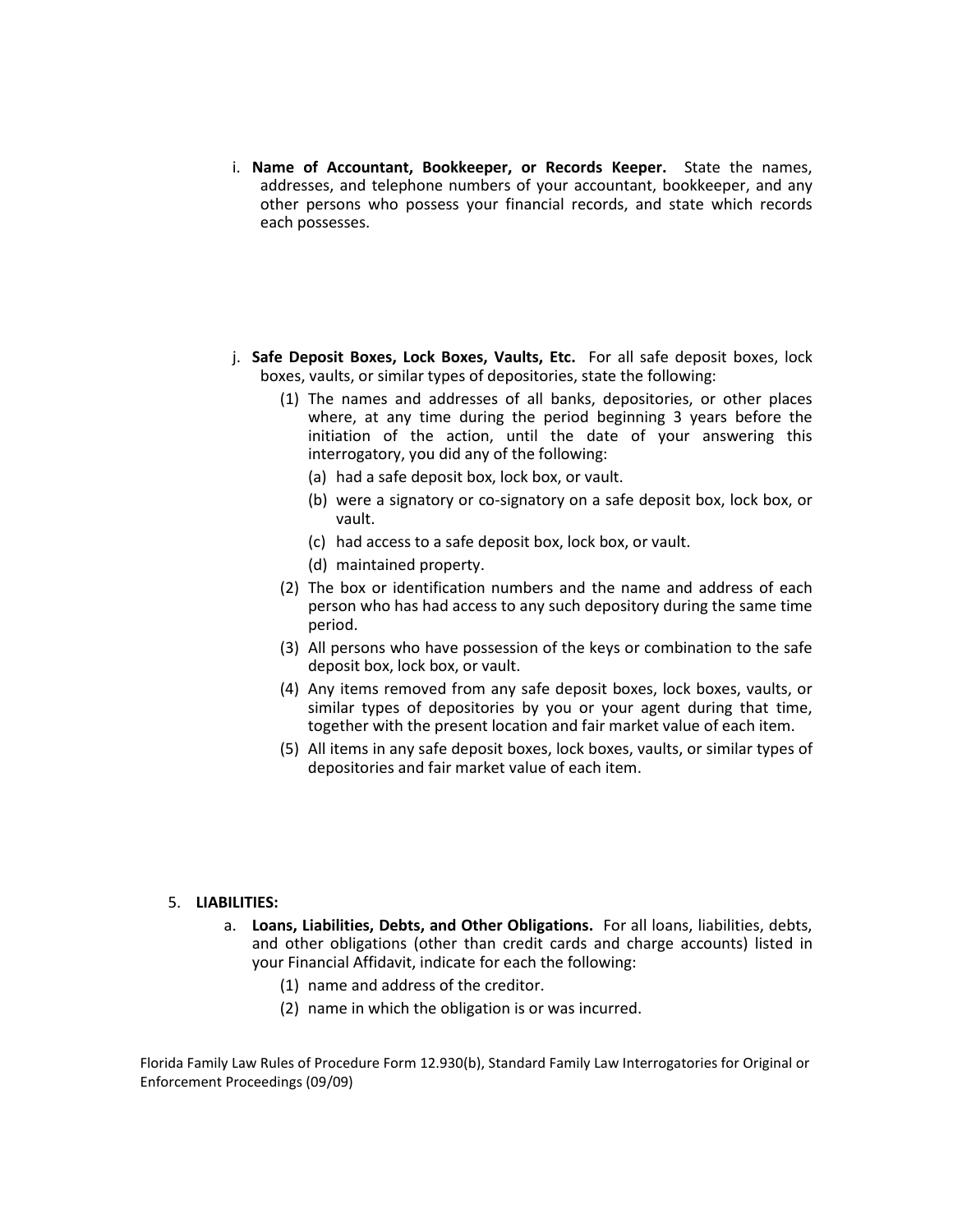- 
- (3) Ioan or account number, if any.<br>(4) nature of the security, if any.
- (5) payment schedule.
- (6) present balance and current status of your payments.
- (7) total amount of arrearage, if any.
- (8) balance on the date of your separation from your spouse.
- (9) balance on the date of the filing of the petition for dissolution of marriage.

 **You may comply with this interrogatory (5.a) by providing copies of all periodic (monthly, quarterly, semi‐annual, or annual) account statements for each such account for the preceding 3 years. You do not have to resubmit account statements previously furnished under rule 12.285 (Mandatory Disclosure).** 

- b. **Credit Cards and Charge Accounts.**  For all financial accounts (credit cards, charge accounts, or other such accounts) listed in your Financial Affidavit, in which you have had any legal or equitable interest, regardless of whether the interest is or was held in your own name individually, in your name with another person, or in any other name, give the following:
	- (1) name and address of the creditor.
	- (2) name in which the account is or was maintained.
	- (3) names of each person authorized to sign on the accounts.
	- (4) account numbers.
	- (5) present balance and current status of your payments.
	- (6) total amount of arrearage, if any.
	- (7) balance on the date of your separation from your spouse.
	- (8) balance on the date of the filing of the petition for dissolution of marriage.
	- (9) highest and lowest balance within each of the preceding 3 years.

You may comply with this interrogatory (5.b) by providing copies of all periodic  **You may comply with this interrogatory (5.b) by providing copies of all periodic (monthly quarterly, semi‐annual, or annual) account statements for each such account for the preceding 3 years. You do not have to resubmit account statements previously furnished under rule 12.285 (Mandatory Disclosure).** 

c. **Closed Credit Cards and Charge Accounts.** For all financial accounts (credit cards, charge accounts, or other such accounts) closed with no remaining balance, within the last 3 years, in which you have had any legal or cards, charge accounts, or other such accounts) closed with no remaining balance, within the last 3 years, in which you have had any legal or equitable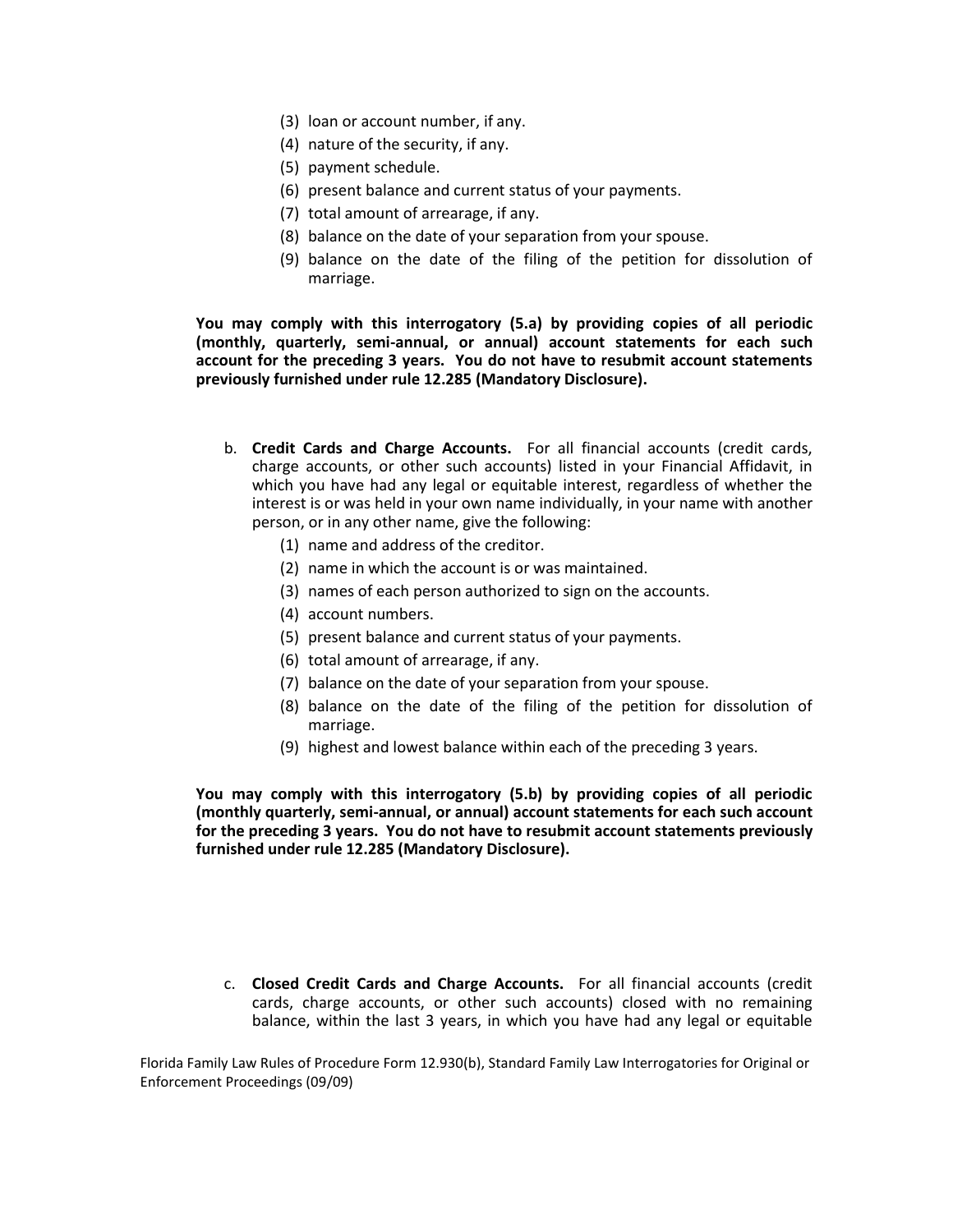interest, regardless of whether the interest is or was held in your own name individually, in your name with another person, or in any other name, give the following:

- (1) name and address of each creditor.
- (2) name in which the account is or was maintained.
- (3) account numbers.
- (4) names of each person authorized to sign on the accounts.
- 
- (5) date the balance was paid off.<br>(6) amount of final balance paid off.

 **You may comply with this interrogatory (5.c) by providing copies of all periodic (monthly, quarterly, semi‐annual, or annual) account statements for each such account for the preceding 3 years. You do not have to resubmit account statements previously furnished under rule 12.285 (Mandatory Disclosure).** 

#### 6. **MISCELLANEOUS:**

- a. If you are claiming an unequal distribution of marital property or enhancement or appreciation of nonmarital property, state the amount claimed and all facts<br>upon which you rely in your claim.
- b. If you are claiming an asset or liability is nonmarital, list the asset or liability and all facts upon which you rely in your claim.
- c. If the mental or physical condition of a spouse or child is an issue, identify the person and state the name and address of all health care providers involved in the treatment of that person for said mental or physical condition.
- d. Detail your proposed parenting plan for the minor child(ren), including your proposed time‐sharing schedule. Alternatively, attach a copy of your proposed proposed time-sharing schedule. Alternatively, attach a copy of your proposed parenting plan.
- e. If you are claiming that the other parent's time‐sharing with the minor time‐sharing with the other parent, or that you should have ultimate responsibilities should be divided between you and the other parent, state your reasons and all facts which you rely upon to support your claim. child(ren) should be limited, supervised, or otherwise restricted, or that you should have sole parental responsibility for the minor child(ren), with or without responsibility over specific aspects of the child(ren)'s welfare or that these
- 7. **LONG FORM AFFIDAVIT:**  If you filed the short form affidavit, Florida Family Law Rules of Procedure Form 12.902(b), and you were specifically requested in the Notice of Service of Standard Family Law Interrogatories to file the Long Form Affidavit, Form12.902(c), you must do so within the time to serve the answers to these interrogatories.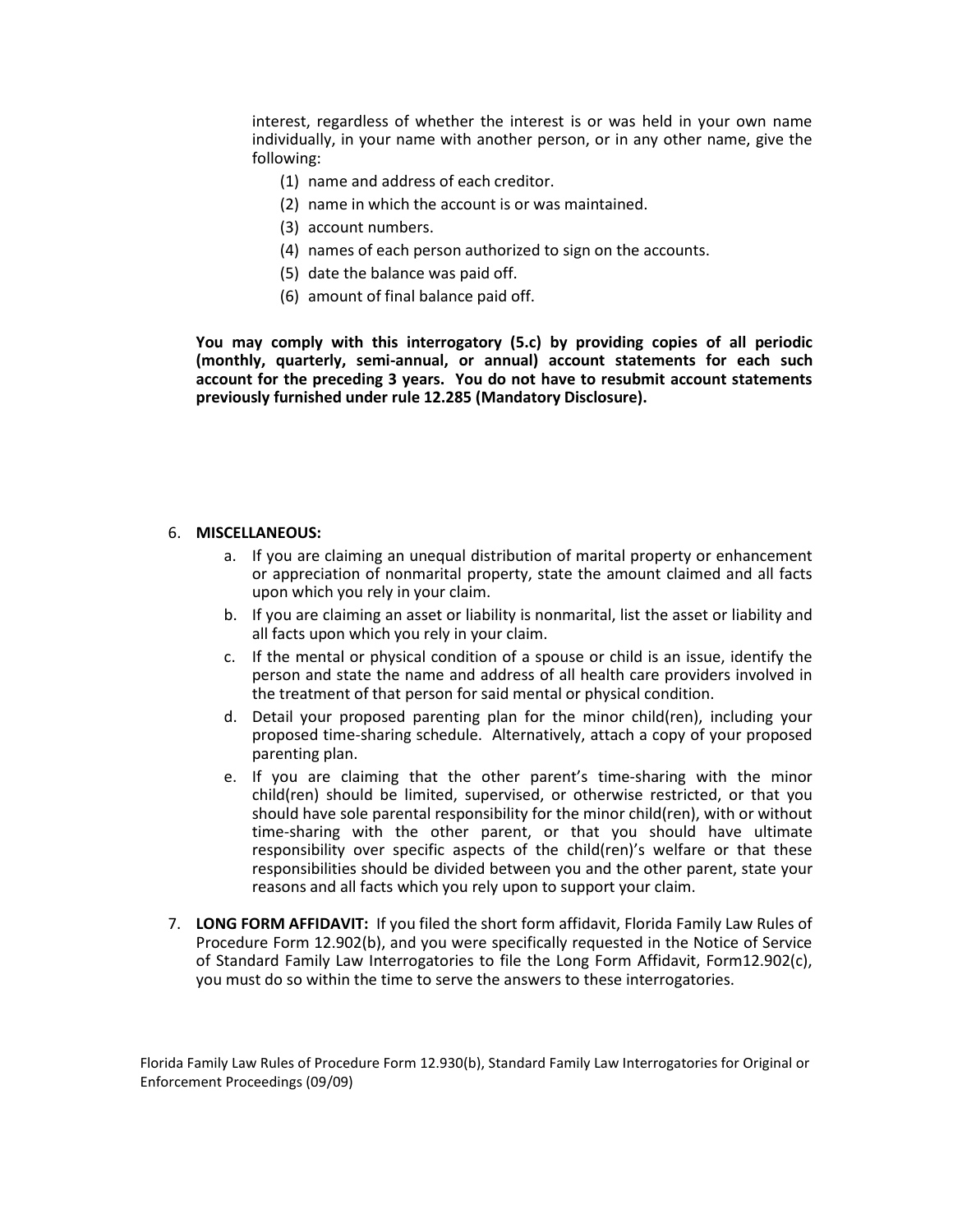I certify that a copy of this document was [  $\sqrt{ }$  one only] ( ) mailed ( ) faxed and mailed I certify that a copy of this document was [ √ **one** only] ( ) mailed ( ) faxed and mailed ( ) hand delivered to the person(s) listed below on *{date}*  .

 Name: **Other party or his/her attorney:**  Address: City, State, Zip: \_\_\_\_\_\_

Fax Number: